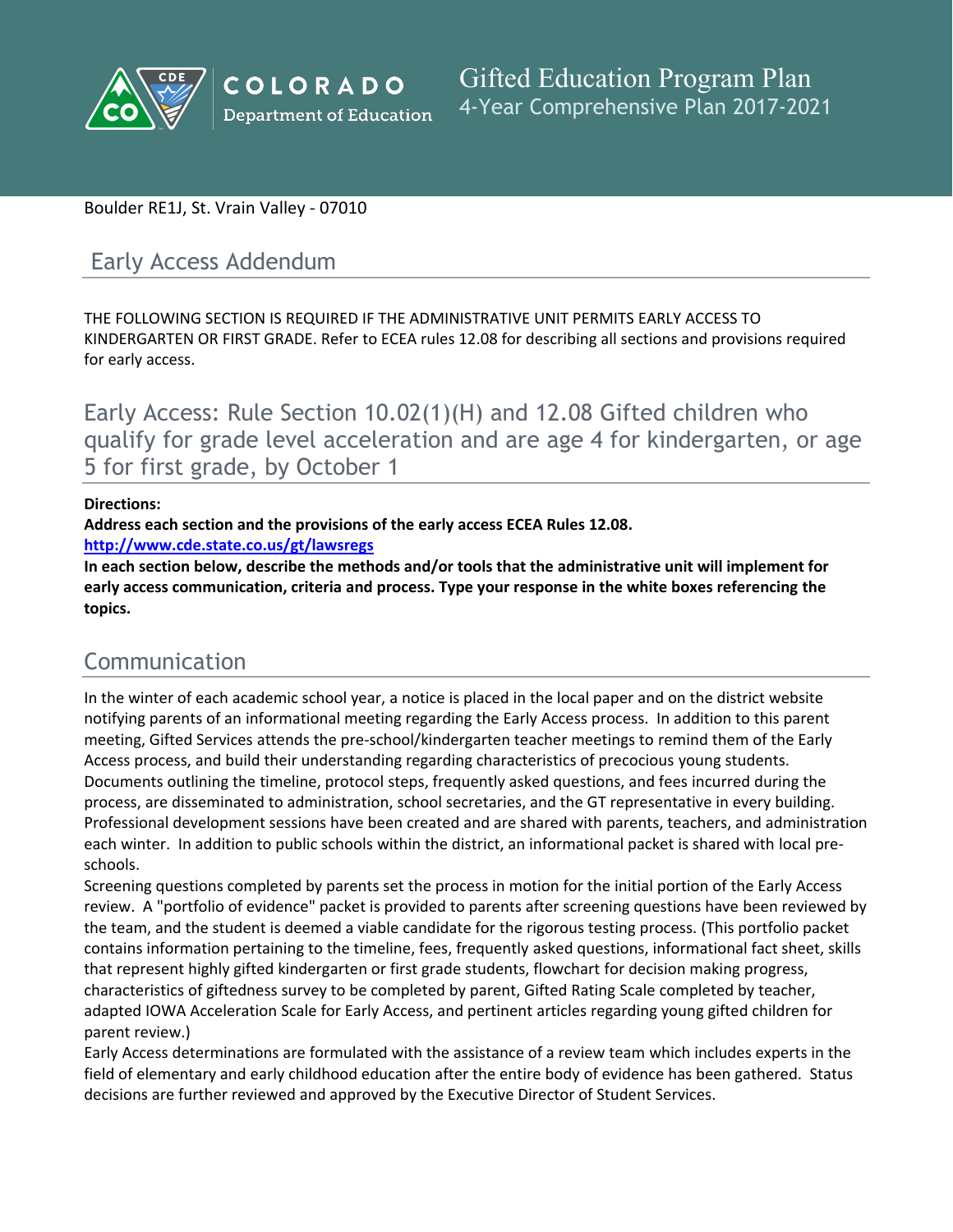

Fees charged in the Early Access process are used to compensate district psychologists for the time they spend outside their contract hours to test and document narrative reports. Students who qualify for free and reduced lunch are evaluated without charge.

Students are taken through a process designed to provide information regarding their cognitive ability, achievement level, and learning/social/emotional skills. Cognitive testing (typically WPPSI, KABC, or DAS) is administered by the district psychologist, achievement data is gathered using tools such as; Iowa Test of Basic Skills, Qualitative Reading Inventory, and Test of Mathematical Ability of Gifted Students. The Aprenda achievement test is administered for any second language applicants. Achievement tasks/tests are administered in a situation replicating the general classroom. Observers take notes regarding learning behaviors and social reactions. Hands-on tasks are implemented in an effort to provide data regarding number sense, and reading skills.

Once the Early Access determination is confirmed, a meeting is set up at the receiving school to create an ALP and transition plan for the new student. Information about characteristics of young, gifted children and their academic/affective needs is shared with the receiving team. Stakeholders collaborate to develop an ALP focusing on meaningful goals, outlining programming options and best practice differentiation strategies for the student. Achievement and performance data is gathered at least five times a year, student's progress is carefully monitored to confirm that the acceleration is sustained and social/emotional status is appropriately supported. The ALP is prepared and provided to stakeholders by the end of September.

# Criteria

#### **Aptitude:**

Ability testing provides a picture of the cognitive ability of a child that is not dependent on skills taught. District psychologists assist Gifted Services by administering aptitude testing for each Early Access candidate. Tools designed to measure cognitive abilities in young children (typically WPSII, DAS, or KABC for second language learners) are administered individually. Data reports containing a narrative explanation of observations and test results are created for parents, and for use in guiding the decision making process. Scores in all areas of the cognitive assessment are disaggregated to correlate with strength areas, (97th percentile denotes qualifying criteria).

If recent outside testing results (within past 3 months) are available for the child, the district psychologist and the Early Access Decision Team, will review the data to determine if further assessments are required. A comparable body of evidence to those candidates tested in-district is needed to make an appropriate status determination.

#### **Achievement:**

Achievement is a measure of attainment of skills and knowledge based on a specific grade level or information to be taught at a given level. A variety of achievement data is gathered in order to build the body of evidence. Evidence begins with samples of work provided by the pre-school or kindergarten, and surveys from teachers. Measures of achievement administered when gathering the body of evidence include; Iowa Test of Basic Skills, Qualitative Reading Inventory, and Test of Mathematical Abilities of Gifted Students. Scores in the 97th percentile represent highly advanced gifted students and are considered as qualifying criteria in the body of evidence.

#### **Performance:**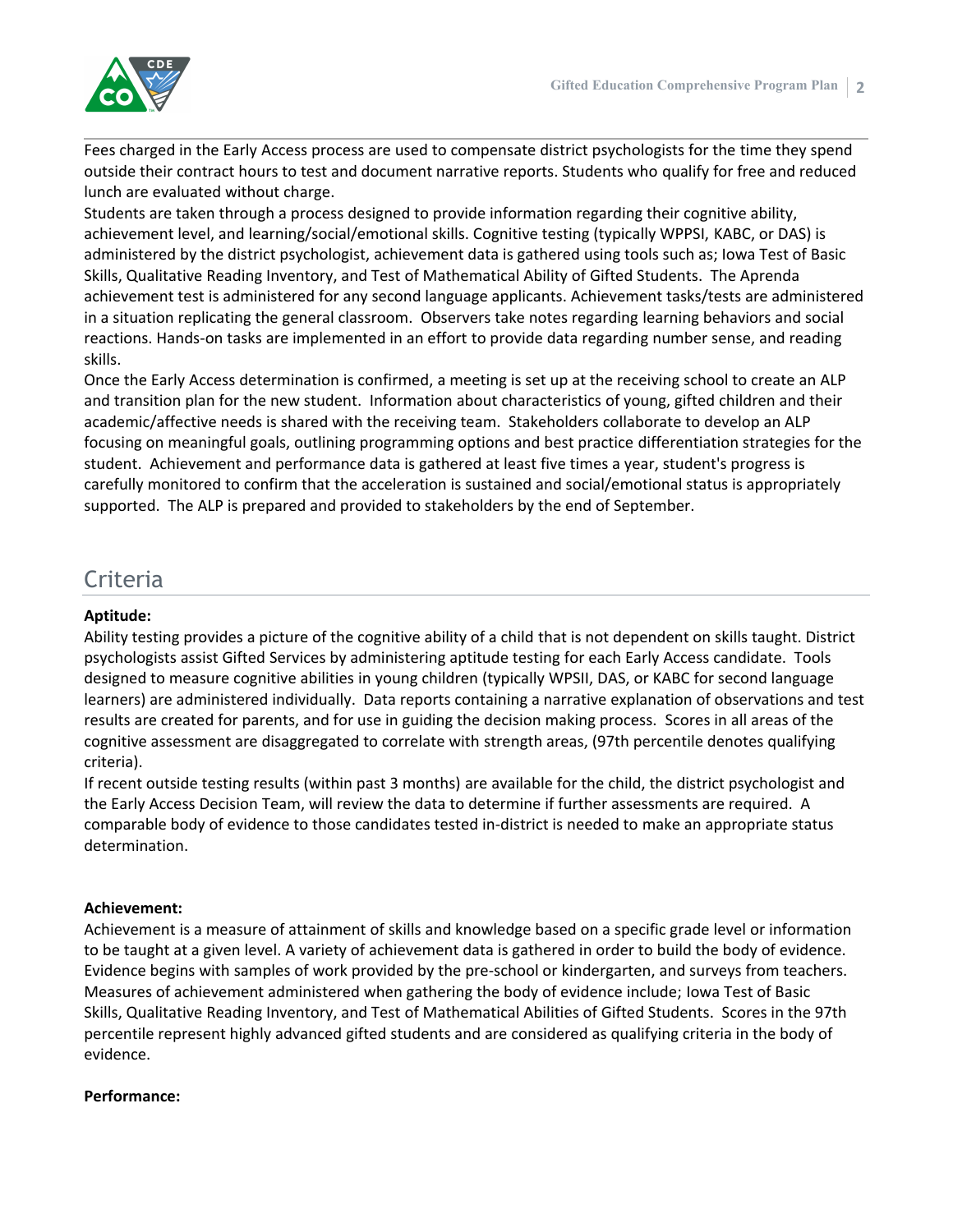

Performance is demonstrated through tasks related to learning, but measured through a series of hands-on tasks focusing on number sense and language arts skills. Performance tasks are administered to students individually by staff familiar with early childhood education and characteristics of young gifted children. Observations and anecdotal evidence is gathered (especially regarding social emotional readiness) by the test administrators and licensed psychologists who administer the cognitive data.

#### **Readiness, social behavior and motivation:**

Attention to school readiness, motivation, and social/emotional maturity is important in projecting the overall success of a child placed in an acceleration with older peers. Gifted Rating Scales (GRS) are completed by preschool/kindergarten teachers or other early childhood educators. In addition to the GRS, the Adapted IOWA Acceleration Scale: Early Access for Highly Advanced Gifted Children Under Age 6, is completed by parents and teachers. The Advanced Learning Plan is developed with an emphasis on promoting skills of self-advocacy. Mini-sessions are provided to the student and parents regarding developmentally appropriate advocacy skills.

### **Support system:**

Once a child meets the criteria for Early Access, a meeting is scheduled with GT personnel and classroom teachers at the receiving school to outline best practice strategies and appropriate programming options within the Advanced Learning Plan. Academic and affective goals are developed, and information about transition concerns are discussed. Counselors are provided with information about the student in order to play an informed role in the social/emotional transition and development. Teachers are provided information about best practice strategies for use with precocious young students, and training around gifted characteristics.

## Process

### **Timelines:**

The timeline for the Early Access process begins in early winter with an article in the local newspaper, and information shared at all schools regarding an informational meeting being held for parents in the district. In concert with the newspaper article and community parent meeting, schools share notices about the Early Access process and timeline with parents and staff.

Nominations are accepted from early January through March, although students are reviewed on a case by case basis if they fail to meet the April 1 deadline. Screening questions are gathered from parents of nominated children in an effort to insure children possess basic academic skills necessary for successful testing outcomes. A portfolio filled with information about gifted young children, their characteristics, timelines, fee schedules, and surveys is given to parents. Samples of work and evidence from the portfolio is returned to Gifted Services for review right before spring break each year. Children progressing through the Early Access protocol must meet the state age guidelines of no younger than 4 by the first day of school for kindergarten, and age 5 for first grade.

Throughout the month of April, a team of educators and the GT Coordinators evaluate evidence and make recommendations about the skill level of the child as evidenced by samples and surveys within the portfolio. Parents are contacted regarding the results of the screening process. Achievement testing is scheduled and administered through the Gifted Services Department.

Cognitive testing is scheduled at the end of April or early May for each candidate. District psychologists administer all cognitive measures. (Should parents seek outside testing, that data is reviewed at this time).